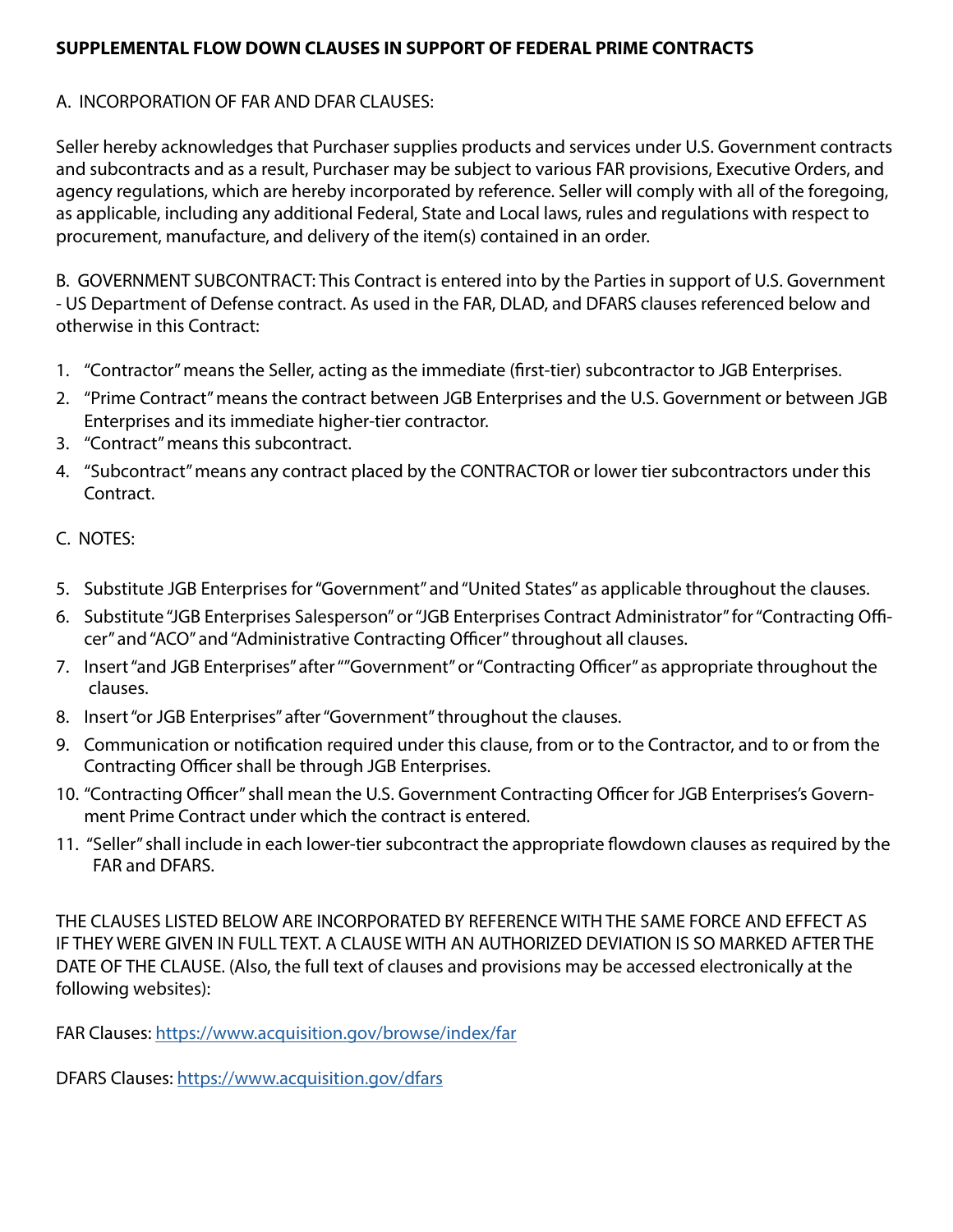**Notes:**

#### **(1) When both a FAR and DFARS clause apply the DFARS clause shall take precedence.**

**(2) Refer to the Prescribing Clause for additional information regarding applicability.**

| Regula-<br><u>tion</u> | <b>Located at</b> | <b>Prescribed at</b>     | <b>Title</b>                                                                                       | Date            | <b>Applicability</b> |
|------------------------|-------------------|--------------------------|----------------------------------------------------------------------------------------------------|-----------------|----------------------|
| FAR                    | 52.202-1          | 2.201                    | Definitions                                                                                        | <b>JUN 2020</b> | ALL                  |
| FAR                    | 52.203-19         | $3.909 - 3(b)$           | Prohibition on Requiring Certain Internal Confidentiality Agreements or Statements                 | <b>JAN 2017</b> | ALL                  |
| FAR                    | 52.204-21         | 4.1903                   | Basic Safeguarding of Covered Contractor Information Systems                                       | <b>JUN 2016</b> | ALL                  |
| FAR                    | 52.211-5          | 11.304                   | <b>Material Requirements</b>                                                                       | AUG 2000        | ALL                  |
| FAR                    | 52.211-15         | 11.604(b)                | Defense Priority and Allocation Requirements                                                       | APR 2008        | ALL                  |
| FAR                    | 52.222-1          | $22.103 - 5(a)$          | Notice to the Government of Labor Disputes                                                         | FEB 1997        | ALL                  |
| FAR                    | 52.222-21         | 22.810(a)(1)             | Prohibition of Segregated Facilities                                                               | APR 2015        | ALL                  |
| <b>FAR</b>             | 52.222-22         | 22.810(a)(2)             | Previous Contracts and Compliance Reports                                                          | FEB 1999        | ALL                  |
| <b>FAR</b>             | 52.222-26         | 22.810(e)                | <b>Equal Opportunity</b>                                                                           | SEP 2016        | ALL                  |
| FAR                    | 52.223-3          | 23.303(a)                | Hazardous Material Identification & Material Safety Data                                           | FEB 2021        | ALL                  |
| <b>FAR</b>             | 52.223-6          | 23.505                   | Drug-Free Workplace                                                                                | MAY 2001        | ALL                  |
| <b>FAR</b>             | 52.223-11         | 23.804(a)(1)             | Ozone-Depleting Substances and High Global Warming Potential Hydrofluorocarbons                    | <b>JUN 2016</b> | ALL                  |
| FAR                    | 52.225-13         | 25.1103(a)               | Restrictions on Certain Foreign Purchases                                                          | FEB 2021        | ALL                  |
| FAR                    | 52.227-1          | $27.201 - 2(a)(1)$       | Authorization and Consent                                                                          | <b>DEC 2007</b> | ALL                  |
| FAR                    | 52.227-2          | $27.201 - 2(b)$          | Notice and Assistance Regarding Patent and Copyright Infringement                                  | <b>JUN 2020</b> | ALL                  |
| <b>FAR</b>             | 52.227-3          | $27.201 - 2(c)(1)$       | Patent Indemnity                                                                                   | <b>JUN 2020</b> | ALL                  |
| <b>FAR</b>             | 52.229-3          | 29.401-3                 | Federal, State, and Local Taxes                                                                    | FEB 2013        | ALL                  |
| <b>FAR</b>             | 52.243-1          | 43.205(a)(1)             | Changes-Fixed Price                                                                                | AUG 1987        | ALL                  |
| <b>FAR</b>             | 52.244-6          | 44.403                   | Subcontracts for Commercial Items                                                                  | <b>NOV 2020</b> | ALL                  |
| FAR                    | 52.245-1          | DFARS 245.107(1)(ii)     | Government Property--Alternate I                                                                   | APR 2012        | ALL                  |
| FAR                    | 52.246-11         | 46.311                   | Higher-Level Contract Quality Requirement                                                          | <b>DEC 2014</b> | ALL                  |
| FAR                    | 52.246-15         | 46.315                   | Certificate of Conformance                                                                         | APR 1984        | ALL                  |
| FAR                    | 52.247-63         | 47.405                   | Preference for U.S.-Flag Air Carriers                                                              | <b>JUN 2003</b> | ALL                  |
| FAR                    | 52.247-64         | 47.507(a)(1)             | Preference for Privately Owned U.S.-Flag Commercial Vessels                                        | <b>FEB 2006</b> | ALL                  |
| <b>DFARS</b>           | 252.203-7003      | 203.1004(a)              | Agency Office of the Inspector General                                                             | AUG 2019        | ALL                  |
| <b>DFARS</b>           | 252.204-7000      | 204.404-70(a)            | Disclosure of Information                                                                          | <b>OCT 2016</b> | ALL                  |
| <b>DFARS</b>           | 252.204-7008      | 204.7304(a)              | Compliance with Safeguarding Covered Defense Information Controls                                  | <b>OCT 2016</b> | ALL                  |
| <b>DFARS</b>           | 252.204-7009      | 204.7304(b)              | Limitations on the Use or Disclosure of Third-Party Contractor Reported Cyber Incident Information | <b>OCT 2016</b> | ALL                  |
| <b>DFARS</b>           | 252.204-7012      | 204.7304(c)              | Safeguarding Covered Defense Information and Cyber Incident Reporting                              | <b>DEC 2019</b> | ALL                  |
| <b>DFARS</b>           | 252.211-7003      | 211.274-6(a)(1)          | Item Unique Identification and Valuation                                                           | MAR 2016        | ALL                  |
| <b>DFARS</b>           | 252.211-7007      | 211.274-6(b)             | Reporting of Government-Furnished Property                                                         | AUG 2012        | ALL                  |
| <b>DFARS</b>           | 252.223-7001      | 223.303                  | <b>Hazard Warning Labels</b>                                                                       | <b>DEC 1991</b> | <b>ALL</b>           |
| <b>DFARS</b>           | 252.223-7006      | 223.7106 and 223.7106(a) | Prohibition on Storage, Treatment, and Disposal of Toxic or Hazardous Materials--Basic             | SEP 2014        | ALL                  |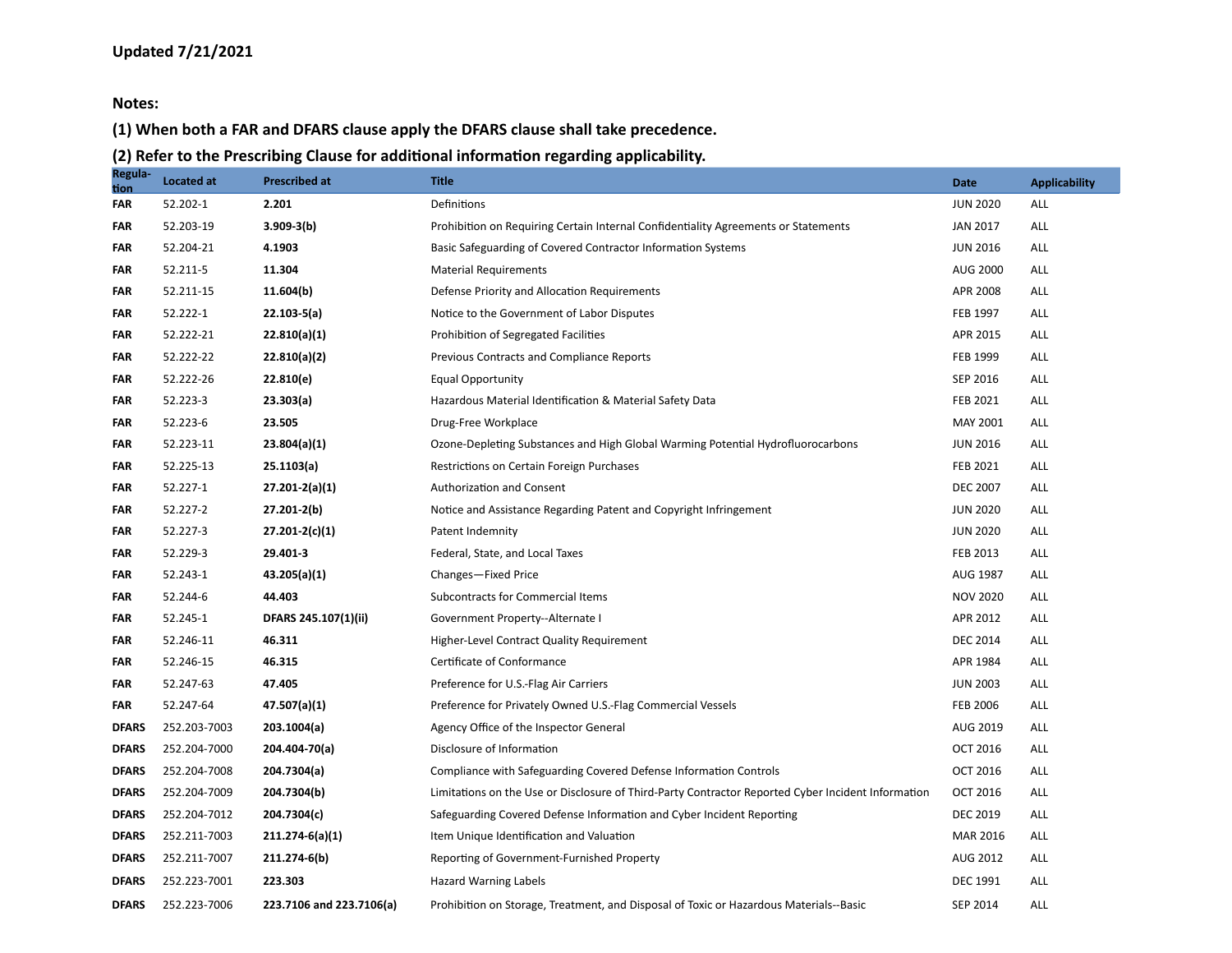|              | <b>Regulation Located at</b> | <b>Prescribed at</b>       | <b>Title</b>                                                                                                                      | <b>Date</b>     | <b>Applicability</b>       |
|--------------|------------------------------|----------------------------|-----------------------------------------------------------------------------------------------------------------------------------|-----------------|----------------------------|
| <b>DFARS</b> | 252.223-7008                 | 223.7306                   | Prohibition of Hexavalent Chromium                                                                                                | <b>JUN 2013</b> | ALL                        |
| DFARS        | 252.225-7001                 |                            | 225.1101(2)(i) and (2)(ii) Buy American and Balance of Payments Program--Basic                                                    | <b>DEC 2017</b> | ALL                        |
| DFARS        | 252.225-7002                 | 225.1101(3)                | Qualifying Country Sources as Subcontractors                                                                                      | <b>DEC 2017</b> | ALL                        |
| DFARS        | 252.225-7007                 | 225.1103(4)                | Prohibition on Acquisition of Certain Items from Communist Chinese Military Companies                                             | <b>DEC 2018</b> | ALL                        |
| DFARS        | 252.225-7012                 | 225.7002-3(a)              | Preference for Certain Domestic Commodities                                                                                       | <b>DEC 2017</b> | ALL                        |
| DFARS        | 252.225-7013                 | CD 2020-00019              | Duty-Free Entry                                                                                                                   | APR 2020        | ALL                        |
| DFARS        | 252.225-7016                 | 225.7009-5                 | Restriction on Acquisition of Ball and Roller Bearings                                                                            | <b>JUN 2011</b> | ALL                        |
| DFARS        | 252.225-7028                 | 225.7307(b)                | <b>Exclusionary Policies and Practices of Foreign Governments</b>                                                                 | APR 2003        | ALL                        |
| DFARS        | 252.225-7031                 | 225.7605                   | Secondary Arab Boycott of Israel                                                                                                  | <b>JUN 2005</b> | ALL                        |
| DFARS        | 252.227-7013                 | 227.7103-6(a)              | Rights in Technical Data--Noncommercial Items                                                                                     | FEB 2014        | <b>ALL</b>                 |
| DFARS        | 252.227-7015                 | 227.7102-4(a)(1)           | Technical Data--Commercial Items                                                                                                  | FEB 2014        | ALL                        |
| DFARS        | 252.227-7016                 | 227.7103-6(e)(1)           | Rights in Bid or Proposal Information                                                                                             | JAN 2011        | ALL                        |
| <b>DFARS</b> | 252.227-7025                 | 227.7103-6(c)              | Limitations on the Use or Disclosure of Government-Furnished Information Marked with Restrictive Legends                          | MAY 2013        | ALL                        |
| DFARS        | 252.231-7000                 | 231.100-70                 | <b>Supplemental Cost Principles</b>                                                                                               | <b>DEC 1991</b> | ALL                        |
| DFARS        | 252.246-7003                 | 246.370(a)                 | Notification of Potential Safety Issues                                                                                           | <b>JUN 2013</b> | ALL                        |
| DFARS        | 252.246-7008                 | 246.870-3(b)               | Sources of Electronic Parts                                                                                                       | MAY 2018        | <b>ALL</b>                 |
| DFARS        | 252.247-7023                 | 247.574(b) and (b)(1)      | Transportation of Supplies by Sea--Basic                                                                                          | FEB 2019        | ALL                        |
| DFARS        | 252.249-7002                 | 249.7004                   | Notification of Anticipated Contract Termination or Reduction                                                                     | <b>JUN 2020</b> | ALL                        |
| FAR          | 52.222-41                    | 22.1006(a)                 | Service Contract Labor Standards                                                                                                  | AUG 2018        | $>$ \$2,500                |
| FAR          | 52.222-55                    | 22.1906                    | Minimum Wages Under Executive Order 13658                                                                                         | <b>NOV 2020</b> | If 52.222-41 Is Applicable |
| FAR          | 52.222-62                    | 22.2110                    | Paid Sick Leave Under Executive Order 13706                                                                                       | JAN 2017        | If 52.222-41 Is Applicable |
| FAR          | 52.225-1                     | 225.1101(2)(i)             | <b>Buy American Act--Supplies</b>                                                                                                 | MAY 2014        | >\$10K                     |
| FAR          | 52.222-20                    | 22.610                     | Contracts for Materials, Supplies, Articles, and Equipment Exceeding \$15,000                                                     | <b>JUN 2020</b> | >\$15K                     |
| FAR          | 52.222-36                    | 22.1408(a)                 | Equal Opportunity for Workers with Disabilities                                                                                   | <b>JUN 2020</b> | >\$15K                     |
| FAR          | 52.204-10                    | 4.1403(a)                  | Reporting Executive Compensation and First-Tier Subcontract Awards                                                                | <b>JUN 2020</b> | >\$30K                     |
| FAR          | 52.209-6                     | 9.409                      | Protecting the Government's Interest When Subcontracting with Contractors Debarred, Suspended, or Proposed for Debarment JUN 2020 |                 | >\$35K                     |
| FAR          | 52.203-7                     | $3.502 - 3$                | Anti-Kickback Procedures                                                                                                          | MAY 2014        | >\$150K                    |
| FAR          | 52.203-11                    | 3.808(a)                   | Certification and Disclosure Regarding Payments to Influence Certain Federal Transactions                                         | SEP 2007        | >\$150K                    |
| FAR          | 52.203-12                    | 3.808(b)                   | Limitation on Payments to Influence Certain Federal Transactions                                                                  | <b>JUN 2020</b> | >\$150K                    |
| FAR          | 52.222-4                     | 22.305                     | Contract Work Hours and Safety Standards - Overtime Compensation                                                                  | MAY 2018        | >\$150K                    |
| FAR          | 52.222-35                    | 22.1310(a)(1)              | <b>Equal Opportunity for Veterans</b>                                                                                             | <b>JUN 2020</b> | >\$150K                    |
| <b>DFARS</b> | 252.209-7004                 | 209.409                    | Subcontracting with Firms that are Owned or Controlled by the Government of a Country that is a State Sponsor of Terrorism        | MAY 2019        | >\$150K                    |
| FAR          | 52.222-37                    | 22.1310(b)                 | <b>Employment Reports on Veterans</b>                                                                                             | <b>JUN 2020</b> | >\$150K                    |
| FAR          | 52.222-54                    | 22.1803                    | <b>Employment Eligibility Verification</b>                                                                                        | <b>OCT 2015</b> | >\$150K & 120 Days         |
| <b>DFARS</b> | 252.225-7021                 | $225.1101(6)$ and $(6)(i)$ | Trade Agreements--Basic                                                                                                           | <b>JUL 2020</b> | >\$182K                    |
| FAR          | 52.249-1                     | 49.502(a)(1)               | Termination for Convenience of the Government (Fixed-Price) (Short Form)                                                          | APR 1984        | $<$ SAT                    |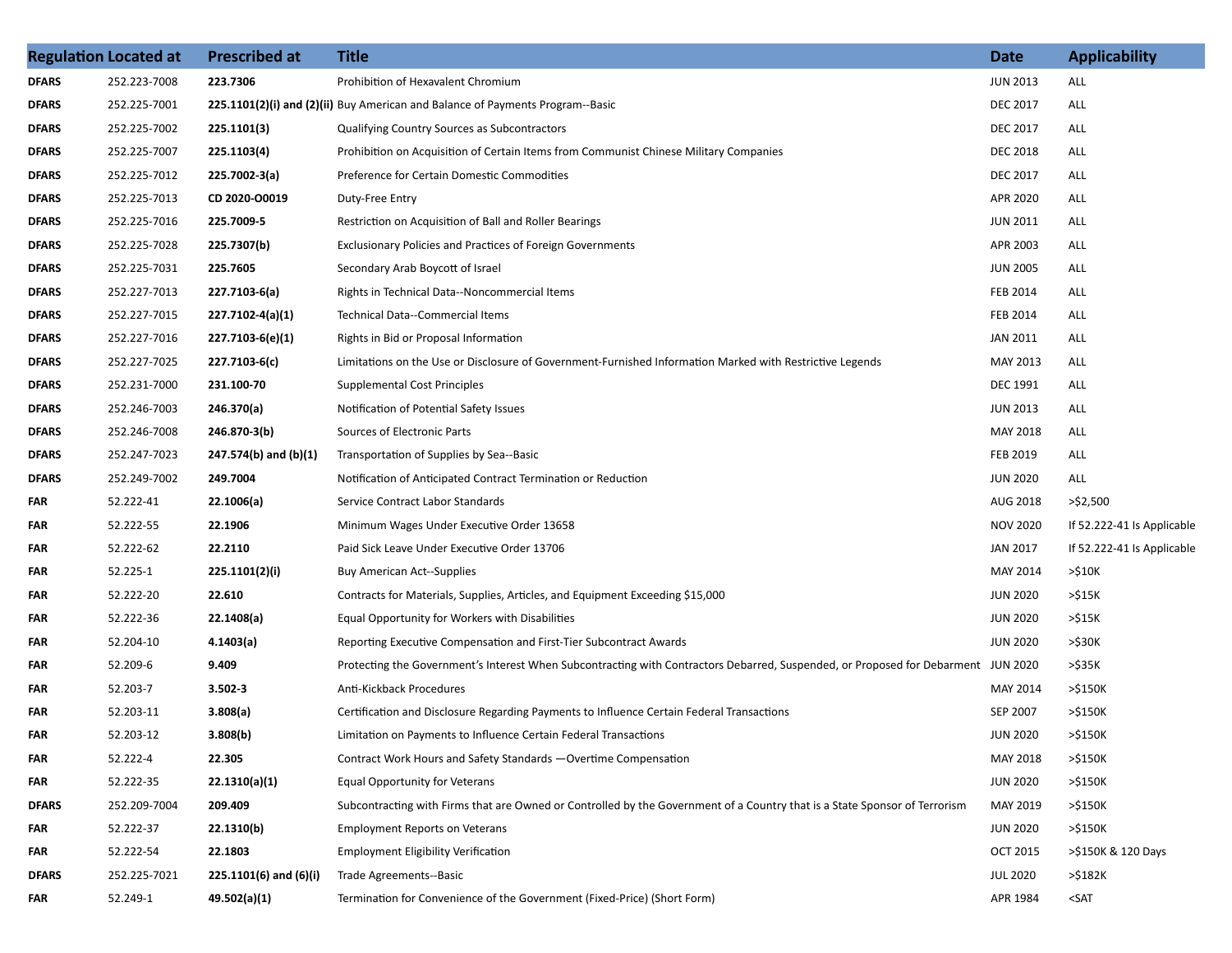|              |                       | <b>Regulation Located at Prescribed at</b> | <b>Title</b>                                                                                                        | <b>Date</b>     | <b>Applicability</b> |
|--------------|-----------------------|--------------------------------------------|---------------------------------------------------------------------------------------------------------------------|-----------------|----------------------|
| FAR          | 52.222-20             | 22.610                                     | Contracts for Materials, Supplies, Articles, and Equipment Exceeding \$15,000                                       | <b>JUN 2020</b> | >515K                |
| FAR          | 52.222-36             | 22.1408(a)                                 | Equal Opportunity for Workers with Disabilities                                                                     | <b>JUN 2020</b> | >515K                |
| FAR          | 52.249-2              | 49.502(b)(1)(i)                            | Termination for Convenience of the Government (Fixed-Price)                                                         | APR 2012        | >SAT                 |
| FAR          | 52.249-8              | 49.504(a)(1)                               | Default (Fixed-Price Supply and Service)                                                                            | APR 1984        | $>$ SAT              |
| <b>DFARS</b> | 252.203-7001          | 203.570-3                                  | Prohibition on Persons Convicted of Fraud or Other Defense-Contract-Related Felonies                                | <b>DEC 2008</b> | $>$ SAT              |
| <b>DFARS</b> | 252.225-7008          | 225.7003-5(a)(1)                           | Restriction on Acquisition of Specialty Metals                                                                      | MAR 2013        | $>$ SAT              |
| <b>DFARS</b> | 252.225-7009          | 225.7003-5(a)(2)                           | Restriction on Acquisition of Certain Articles Containing Specialty Metals                                          | <b>DEC 2019</b> | $>$ SAT              |
| <b>DFARS</b> | 252.225-7015          | 225.7002-3(b)                              | Restriction on Acquisition of Hand or Measuring Tools                                                               | <b>JUN 2005</b> | $>$ SAT              |
| <b>DFARS</b> | 252.225-7052          | 225.7018-5                                 | Restriction on the Acquisition of Certain Magnets and Tungsten                                                      | <b>OCT 2020</b> | $>$ SAT              |
| <b>DFARS</b> | 252.226-7001 226.104  |                                            | Utilization of Indian Organizations, Indian-Owned Economic Enterprises, and Native Hawaiian Small Business Concerns | APR 2019        | $>$ \$500K           |
| FAR          | 52.209-7              | $9.104 - 7(b)$                             | <b>Information Regarding Responsibility Matters</b>                                                                 | <b>OCT 2018</b> | $>$ \$600 $K$        |
| FAR          | 52.219-9              | 19.708(b)(1)                               | Small Business Subcontracting Plan                                                                                  | MAR 2020        | >\$750K              |
| <b>DFARS</b> | 252.219-7003          |                                            | 219.708(b)(1)(A) and (b)(1)(A)(1) Small Business Subcontracting Plan (DoD Contracts)--Basic                         | <b>DEC 2019</b> | >\$750K              |
| <b>DFARS</b> | 252.222-7006 222.7405 |                                            | Restrictions on the Use of Mandatory Arbitration Agreements                                                         | <b>DEC 2010</b> | >51M                 |
| <b>FAR</b>   | 52.215-10             | 15.408(b)                                  | Price Reduction for Defective Certified Cost or Pricing Data                                                        | AUG 2011        | >52M                 |
| FAR          | 52.215-11             | 15.408(c)                                  | Price Reduction for Defective Certified Cost or Pricing Data—Modifications                                          | <b>JUN 2020</b> | >52M                 |
| FAR          | 52.215-12             | 15.408(d)(2)                               | Subcontractor Certified Cost or Pricing Data--Alternate I                                                           | AUG 2020        | >52M                 |
| FAR          | 52.215-13             | 15.408(e)(1)                               | Subcontractor Certified Cost or Pricing Data-Modifications                                                          | <b>JUN 2020</b> | >\$2M                |
| FAR          | 52.215-19             | 15.408(k)                                  | Notification of Ownership Changes                                                                                   | OCT 1997        | >52M                 |
| FAR          | 52.215-20             | 15.408(I)                                  | Requirements for Certified Cost or Pricing Data and Data Other Than Certified Cost or Pricing Data                  | <b>OCT 2010</b> | >\$2M                |
| FAR          | 52.215-21             | 15.408(m)                                  | Requirements for Certified Cost or Pricing Data and Data Other Than Certified Cost or Pricing Data-Modifications    | <b>JUN 2020</b> | >52M                 |
| FAR          | 52.215-22             | 15.408(n)(1)                               | Limitations on Pass-Through Charges-Identification of Subcontract Effort                                            | <b>OCT 2009</b> | >52M                 |
| <b>FAR</b>   | 52.215-23             | 15.408(n)(2)                               | Limitations on Pass-Through Charges                                                                                 | <b>JUN 2020</b> | >52M                 |
| <b>DFARS</b> | 252.215-7010          | 215.408(5)(i) and (5)(i)(A)                | Requirements for Certified Cost or Pricing Data and Data Other Than Certified Cost or Pricing Data--Basic           | <b>JUL 2019</b> | >\$2M                |
| <b>DFARS</b> | 252.203-7004          | 203.1004(b)(2)(ii)                         | Display of Hotline Posters                                                                                          | AUG 2019        | $>$ \$6M             |
| FAR          | 52.203-13             | 3.1004(a)                                  | <b>Contractor Code of Business Ethics and Conduct</b>                                                               | <b>JUN 2020</b> | >\$6m & 120 Days     |
| FAR          | 52.203-14             | 203.1004(b)(2)(ii)                         | Display of Hotline Poster(s)                                                                                        | <b>OCT 2015</b> | >\$6m & 120 Days     |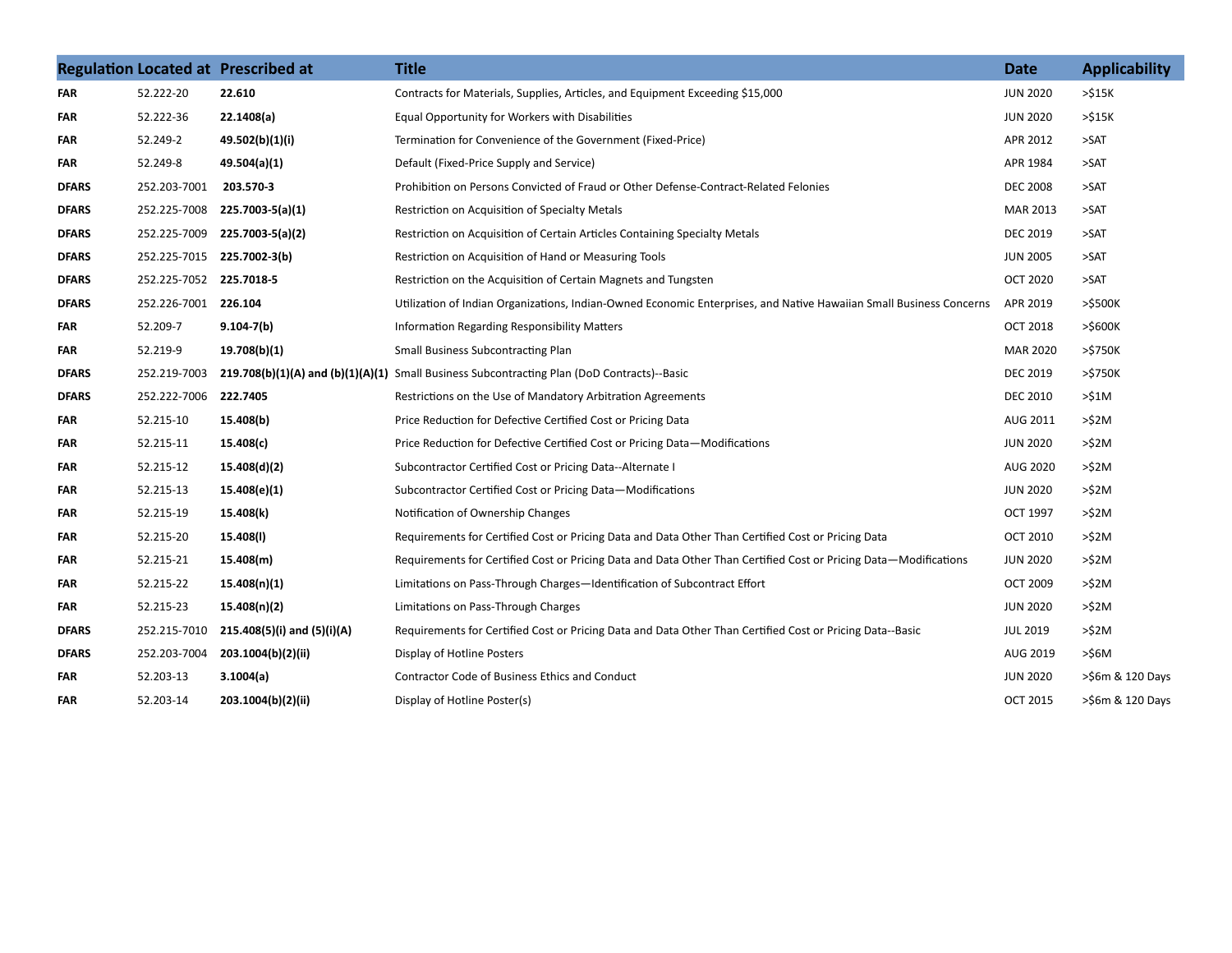## **52.204-24 Representation Regarding Certain Telecommunications and Video Surveillance Services or Equipment.**

As prescribed in 4.2105(a), insert the following provision:

### **Representation Regarding Certain Telecommunications and Video Surveillance Services or Equipment (Oct 2020)**

The Offeror shall not complete the representation at paragraph (d)(1) of this provision if the Offeror has represented that it "does not provide covered telecommunications equipment or services as a part of its offered products or services to the Government in the performance of any contract, subcontract, or other contractual instrument" in paragraph (c)(1) in the provision at 52.204-26, Covered Telecommunications Equipment or Services—Representation, or in paragraph (v)(2)(i) of the provision at 52.212-3, Offeror Representations and Certifications-Commercial Items. The Offeror shall not complete the representation in paragraph (d)(2) of this provision if the Offeror has represented that it "does not use covered telecommunications equipment or services, or any equipment, system, or service that uses covered telecommunications equipment or services" in paragraph (c)(2) of the provision at 52.204-26, or in paragraph (v)(2)(ii) of the provision at 52.212-3.

(a) Definitions. As used in this provision—

 Backhaul, covered telecommunications equipment or services, critical technology, interconnection arrangements, reasonable inquiry, roaming, and substantial or essential component have the meanings provided in the clause 52.204-25, Prohibition on Contracting for Certain Telecommunications and Video Surveillance Services or Equipment.

- (b) Prohibition. (1) Section 889(a)(1)(A) of the John S. McCain National Defense Authorization Act for Fiscal Year 2019 (Pub. L. 115-232) prohibits the head of an executive agency on or after August 13, 2019, from procuring or obtaining, or extending or renewing a contract to procure or obtain, any equipment, system, or service that uses covered telecommunications equipment or services as a substantial or essential component of any system, or as critical technology as part of any system. Nothing in the prohibition shall be construed to—
	- (i) Prohibit the head of an executive agency from procuring with an entity to provide a service that connects to the facilities of a third-party, such as backhaul, roaming, or interconnection arrangements; or
	- (ii) Cover telecommunications equipment that cannot route or redirect user data traffic or cannot permit visibility into any user data or packets that such equipment transmits or otherwise handles.
	- (2) Section 889(a)(1)(B) of the John S. McCain National Defense Authorization Act for Fiscal Year 2019 (Pub. L. 115-232) prohibits the head of an executive agency on or after August 13, 2020, from entering into a contract or extending or renewing a contract with an entity that uses any equipment, system, or service that uses covered telecommunications equipment or services as a substantial or essential component of any system, or as critical technology as part of any system. This prohibition applies to the use of covered telecommunications equipment or services, regardless of whether that use is in performance of work under a Federal contract. Nothing in the prohibition shall be construed to—
		- (i) Prohibit the head of an executive agency from procuring with an entity to provide a service that connects to the facilities of a third-party, such as backhaul, roaming, or interconnection arrangements; or

(ii) Cover telecommunications equipment that cannot route or redirect user data traffic or cannot permit visibility into any user data or packets that such equipment transmits or otherwise handles.

(c) Procedures. The Offeror shall review the list of excluded parties in the System for Award Management (SAM) (https://www.sam.gov) for entities excluded from receiving federal awards for "covered telecommunications equipment or services".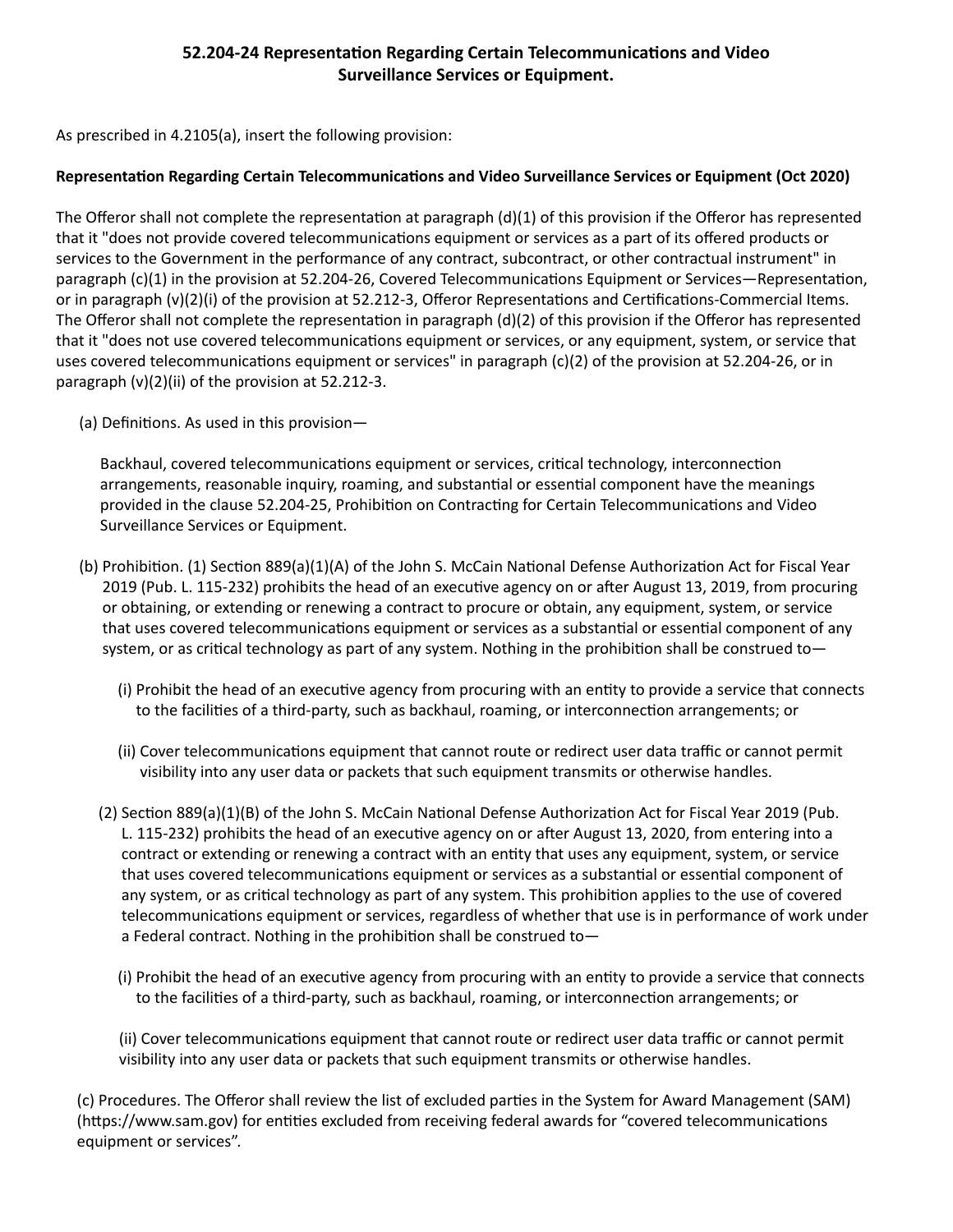(d) Representation. The Offeror represents that—

(1) It  $\Box$  will,  $\Box$  will not provide covered telecommunications equipment or services to the Government in the performance of any contract, subcontract or other contractual instrument resulting from this solicitation. The Offeror shall provide the additional disclosure information required at paragraph (e)(1) of this section if the Offeror responds "will" in paragraph (d)(1) of this section; and

(2) After conducting a reasonable inquiry, for purposes of this representation, the Offeror represents that—

 It □ does, □ does not use covered telecommunications equipment or services, or use any equipment, system, or service that uses covered telecommunications equipment or services. The Offeror shall provide the additional disclosure information required at paragraph (e)(2) of this section if the Offeror responds "does" in paragraph (d)(2) of this section.

- (e) Disclosures. (1) Disclosure for the representation in paragraph (d)(1) of this provision. If the Offeror has responded "will" in the representation in paragraph (d)(1) of this provision, the Offeror shall provide the following information as part of the offer:
	- (i) For covered equipment—
		- (A) The entity that produced the covered telecommunications equipment (include entity name, unique entity identifier, CAGE code, and whether the entity was the original equipment manufacturer (OEM) or a distributor, if known);
		- (B) A description of all covered telecommunications equipment offered (include brand; model number, such as OEM number, manufacturer part number, or wholesaler number; and item description, as applicable); and
		- (C) Explanation of the proposed use of covered telecommunications equipment and any factors relevant to determining if such use would be permissible under the prohibition in paragraph (b)(1) of this provision.
	- (ii) For covered services—

 (A) If the service is related to item maintenance: A description of all covered telecommunications services offered (include on the item being maintained: Brand; model number, such as OEM number, manufacturer part number, or wholesaler number; and item description, as applicable); or

- (B) If not associated with maintenance, the Product Service Code (PSC) of the service being provided; and explanation of the proposed use of covered telecommunications services and any factors relevant to determining if such use would be permissible under the prohibition in paragraph (b)(1) of this provision.
- (2) Disclosure for the representation in paragraph (d)(2) of this provision. If the Offeror has responded "does" in the representation in paragraph (d)(2) of this provision, the Offeror shall provide the following information as part of the offer:
	- (i) For covered equipment—
		- (A) The entity that produced the covered telecommunications equipment (include entity name, unique entity identifier, CAGE code, and whether the entity was the OEM or a distributor, if known);
		- (B) A description of all covered telecommunications equipment offered (include brand; model number, such as OEM number, manufacturer part number, or wholesaler number; and item description, as applicable); and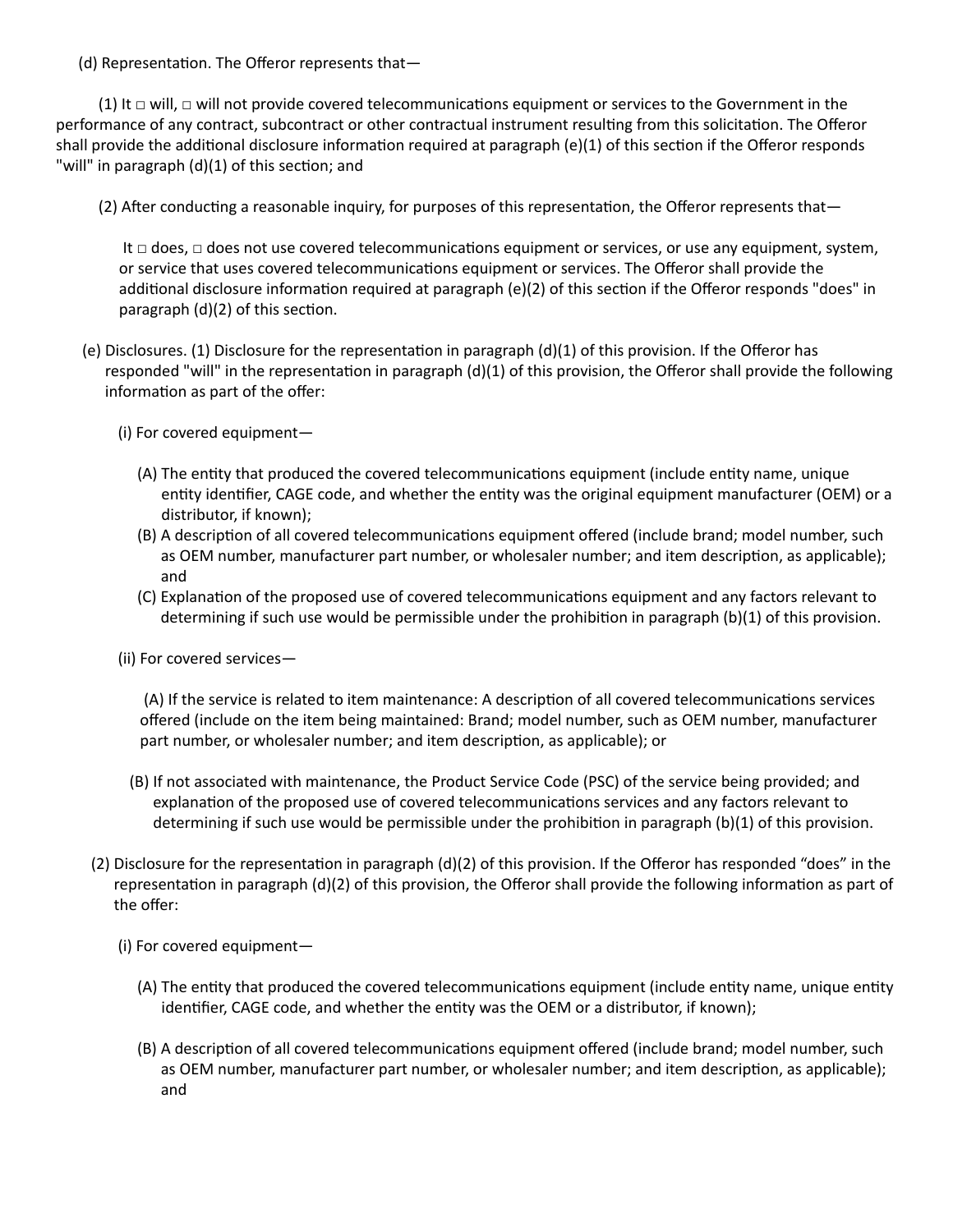- (C) Explanation of the proposed use of covered telecommunications equipment and any factors relevant to determining if such use would be permissible under the prohibition in paragraph (b)(2) of this provision.
- (ii) For covered services—
	- (A) If the service is related to item maintenance: A description of all covered telecommunications services offered (include on the item being maintained: Brand; model number, such as OEM number, manufacturer part number, or wholesaler number; and item description, as applicable); or
	- (B) If not associated with maintenance, the PSC of the service being provided; and explanation of the proposed use of covered telecommunications services and any factors relevant to determining if such use would be permissible under the prohibition in paragraph (b)(2) of this provision.

(End of provision)